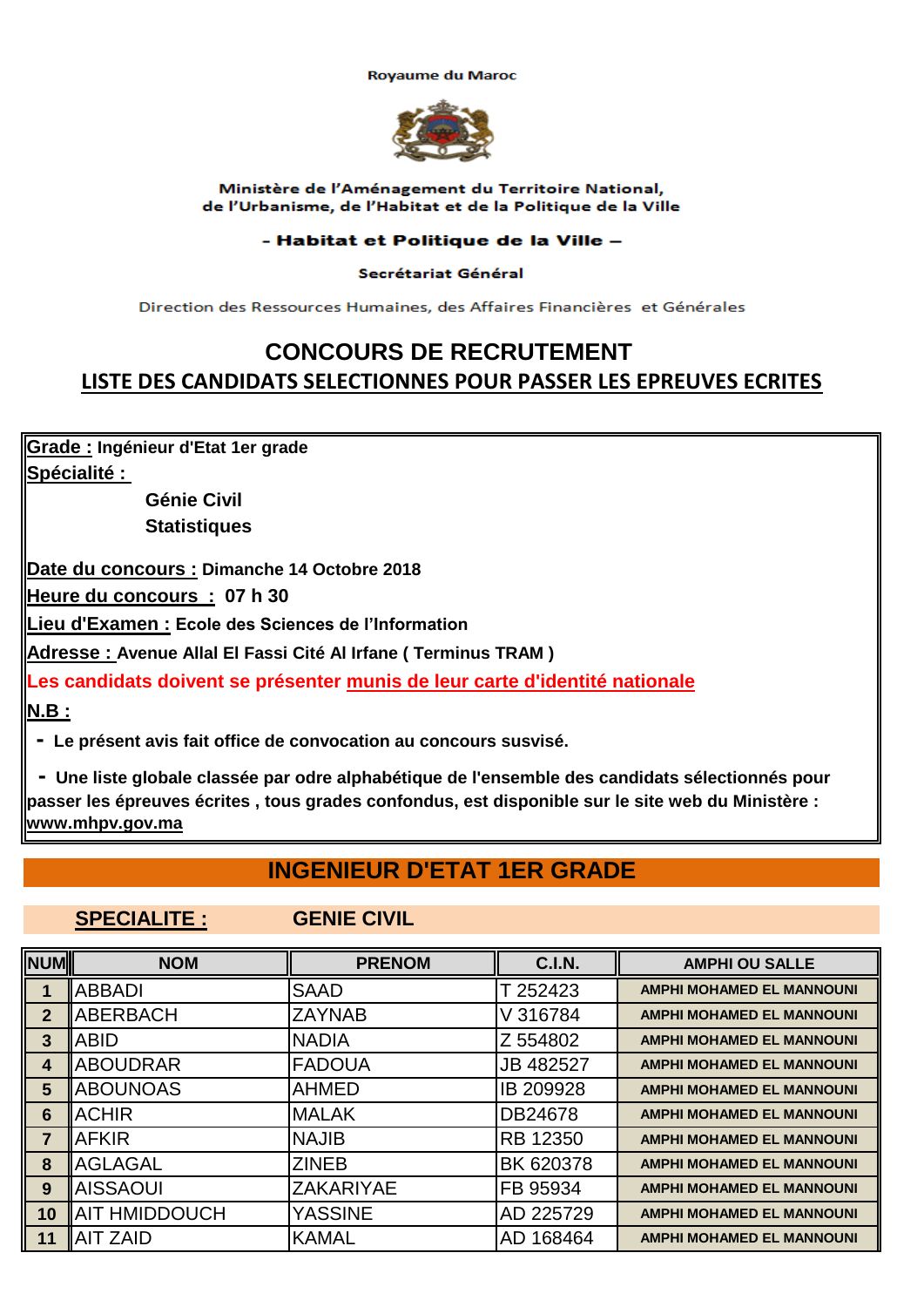| 12 <sub>2</sub> | <b>IAKHBAZ</b>                      | TARIQ                              | PA 148995                    | AMPHI MOHAMED EL MANNOUNI                                            |
|-----------------|-------------------------------------|------------------------------------|------------------------------|----------------------------------------------------------------------|
| 13              | <b>IAKROUT</b>                      | <b>LOUBNA</b>                      | J 494711                     | <b>AMPHI MOHAMED EL MANNOUNI</b>                                     |
| 14              | <b>IALAMI-CHENTOUFI</b>             | YASSINE                            | CD541965                     | <b>AMPHI MOHAMED EL MANNOUNI</b>                                     |
| 15              | <b>ALAOUI ISMAILI</b>               | <b>IMANE</b>                       | 1715216                      | <b>AMPHI MOHAMED EL MANNOUNI</b>                                     |
| 16              | <b>ALEBBAOUCH</b>                   | <b>ABDOULLAH</b>                   | JH 15104                     | <b>AMPHI MOHAMED EL MANNOUNI</b>                                     |
| 17              | <b>IALLA</b>                        | <b>SANA</b>                        | FA128503                     | <b>AMPHI MOHAMED EL MANNOUNI</b>                                     |
| 18              | <b>IAMANA</b>                       | <b>FATIMA ZAHRA</b>                | AE 162268                    | <b>AMPHI MOHAMED EL MANNOUNI</b>                                     |
| 19              | <b>AMROUS</b>                       | <b>AOUATIF</b>                     | R 348352                     | <b>AMPHI MOHAMED EL MANNOUNI</b>                                     |
| <b>20</b>       | <b>AMSELLEK</b>                     | <b>ANAS</b>                        | <b>UA 107676</b>             | <b>AMPHI MOHAMED EL MANNOUNI</b>                                     |
| 21              | <b>IARBAOUI</b>                     | AMAL                               | DN 17192                     | <b>AMPHI MOHAMED EL MANNOUNI</b>                                     |
| 22              | <b>IARRASSI</b>                     | <b>CHAYMAE</b>                     | SA 9657                      | <b>AMPHI MOHAMED EL MANNOUNI</b>                                     |
| 23              | <b>IASSILA</b>                      | <b>MOHAMMED</b>                    | CD 530108                    | <b>AMPHI MOHAMED EL MANNOUNI</b>                                     |
| 24              | <b>IATAOUT</b>                      | YOUSSEF                            | BB104375                     | <b>AMPHI MOHAMED EL MANNOUNI</b>                                     |
| 25              | <b>IATFANI</b>                      | <b>MOUNIR</b>                      | CD 596998                    | <b>AMPHI MOHAMED EL MANNOUNI</b>                                     |
| 26              | <b>IAT-TAIBE</b>                    | <b>HANAE</b>                       | R 350044                     | <b>AMPHI MOHAMED EL MANNOUNI</b>                                     |
| 27              | <b>IAYAT</b>                        | <b>YOUSSEF</b>                     | FD 20445                     | <b>AMPHI MOHAMED EL MANNOUNI</b>                                     |
| 28              | <b>IBAGHDIDAT</b>                   | <b>ILYASS</b>                      | FB 105367                    | <b>AMPHI MOHAMED EL MANNOUNI</b>                                     |
| 29              | <b>BARKICHE</b>                     | <b>MARIA</b>                       | R 356058                     | <b>AMPHI MOHAMED EL MANNOUNI</b>                                     |
| 30              | <b>IBARKOUCH</b>                    | <b>ABDELAAZIZ</b>                  | PA 137173                    | <b>AMPHI MOHAMED EL MANNOUNI</b>                                     |
| 31              | <b>IBEJTET</b>                      | <b>ABDESSALAM</b>                  | X 358764                     | <b>AMPHI MOHAMED EL MANNOUNI</b>                                     |
| 32              | <b>IBEL HAJ HADDOU</b>              | <b>KAOUTAR</b>                     | R 350610                     | <b>AMPHI MOHAMED EL MANNOUNI</b>                                     |
| 33              | <b>IBELCAID</b>                     | <b>SOUHA</b>                       | G 630255                     | <b>AMPHI MOHAMED EL MANNOUNI</b>                                     |
| 34              | <b>BEN BILAL</b>                    | <b>ANNAZ</b>                       | BH 481077                    | <b>AMPHI MOHAMED EL MANNOUNI</b>                                     |
| 35              | <b>IBENAINI</b>                     | <b>AZZEDDINE</b>                   | F 570492                     | <b>AMPHI MOHAMED EL MANNOUNI</b>                                     |
| 36              | <b>BENHADDOU</b>                    | <b>JIHANE</b>                      | S703349                      | <b>AMPHI MOHAMED EL MANNOUNI</b>                                     |
| 37              | <b>BENKRIKCH</b>                    | <b>AYMANE</b>                      | G684154                      | <b>AMPHI MOHAMED EL MANNOUNI</b>                                     |
| 38              | <b>BEN-MALEK</b>                    | <b>NIZAR</b>                       | GM 146173                    | <b>AMPHI MOHAMED EL MANNOUNI</b>                                     |
| 39              | <b>IBENSAID</b>                     | <b>CHAIMAA</b>                     | Q 311638                     | <b>AMPHI MOHAMED EL MANNOUNI</b>                                     |
| 40              | <b>BERKCHI</b>                      | <b>IMANE</b>                       | Z564792                      | <b>AMPHI MOHAMED EL MANNOUNI</b>                                     |
| 41              | <b>IBOUAZ</b>                       | <b>YASSINE</b>                     | N 383149                     | <b>AMPHI MOHAMED EL MANNOUNI</b>                                     |
| 42              | <b>BOUCETTA</b>                     | JIHAD                              | AB 514015                    | <b>AMPHI MOHAMED EL MANNOUNI</b>                                     |
| 43              | <b>I</b> BOUCHAHMA                  | <b>ANOUAR</b>                      | JE 286337                    | <b>AMPHI MOHAMED EL MANNOUNI</b>                                     |
| 44              | <b>BOUDARINE</b>                    | <b>LOUBNA</b>                      | VA 121457                    | <b>AMPHI MOHAMED EL MANNOUNI</b>                                     |
| 45              | <b>IBOUHRAI</b>                     | <b>MOHAMMED</b>                    | LB 195320                    | <b>AMPHI MOHAMED EL MANNOUNI</b>                                     |
| 46              | <b>BOUKHRIS</b>                     | <b>YOUNES</b>                      | FJ 23115                     | <b>AMPHI MOHAMED EL MANNOUNI</b>                                     |
| 47              | <b>BOURASS</b>                      | <b>FERDAOUS</b>                    | S 746578                     | <b>AMPHI MOHAMED EL MANNOUNI</b>                                     |
| 48<br>49        | <b>IBOUROUMI</b><br><b>BOUTAHRI</b> | <b>MERIYEME</b><br><b>GHIZLANE</b> | Z 544840<br><b>UC 146415</b> | <b>AMPHI MOHAMED EL MANNOUNI</b><br><b>AMPHI MOHAMED EL MANNOUNI</b> |
| 50              | <b>IBOUTOUIL</b>                    | AMAL                               | HH6971                       | <b>AMPHI MOHAMED EL MANNOUNI</b>                                     |
| 51              | <b>BOUZAKRAOUI</b>                  | ISMAIL                             | U 180391                     | <b>AMPHI MOHAMED EL MANNOUNI</b>                                     |
| 52              | <b>ICHAABI</b>                      | <b>ABDELKRIM</b>                   | EE 574151                    | <b>AMPHI MOHAMED EL MANNOUNI</b>                                     |
| 53              | <b>ICHAFAKA</b>                     | <b>CHAIMAE</b>                     | BH 459782                    | <b>AMPHI MOHAMED EL MANNOUNI</b>                                     |
| 54              | <b>ICHAJIAY</b>                     | <b>NOUREDDINE</b>                  | EE 575709                    | <b>AMPHI MOHAMED EL MANNOUNI</b>                                     |
| 55              | <b>ICHATIBI</b>                     | <b>NADIR</b>                       | V 309333                     | <b>AMPHI MOHAMED EL MANNOUNI</b>                                     |
| 56              | <b>ICHATTAHY</b>                    | <b>BADREDDINE</b>                  | BB129241                     | <b>AMPHI MOHAMED EL MANNOUNI</b>                                     |
| 57              | ICHERKANI                           | <b>ANOUAR</b>                      | Z 540802                     | <b>AMPHI MOHAMED EL MANNOUNI</b>                                     |
| 58              | <b>IDADDA</b>                       | <b>SARA</b>                        | D 799647                     | <b>AMPHI MOHAMED EL MANNOUNI</b>                                     |
| 59              | <b>IDEHHAB</b>                      | <b>ADNANE</b>                      | EE 609388                    | <b>AMPHI MOHAMED EL MANNOUNI</b>                                     |
| 60              | <b>IDOUALI</b>                      | <b>MOHAMED</b>                     | EE 576784                    | <b>AMPHI MOHAMED EL MANNOUNI</b>                                     |
|                 |                                     |                                    |                              |                                                                      |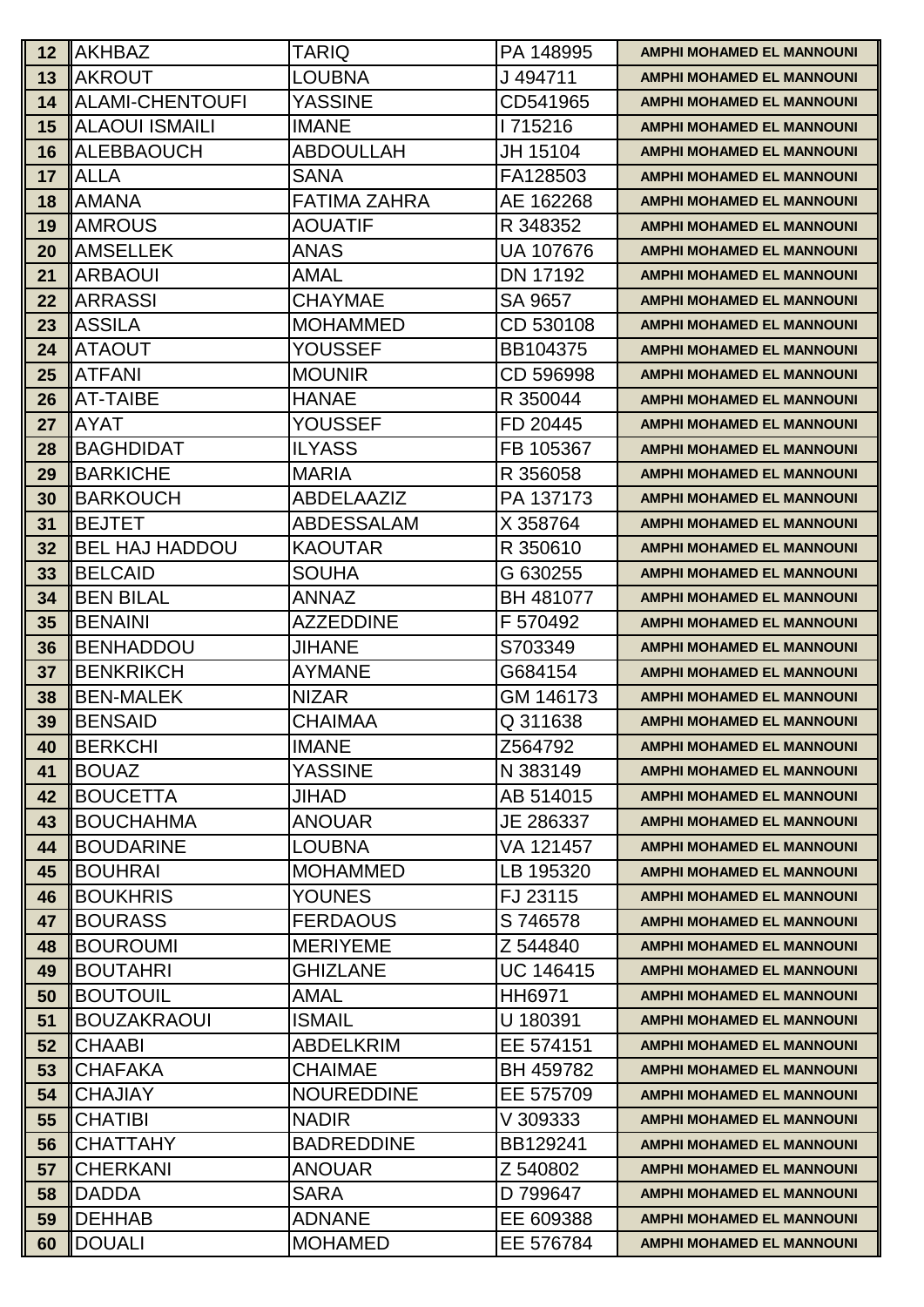| 61 | <b>IDOUDOU</b>       | <b>AMINA</b>        | ZT 186150 | AMPHI MOHAMED EL MANNOUNI        |
|----|----------------------|---------------------|-----------|----------------------------------|
| 62 | <b>DRIBI ALAOUI</b>  | <b>ANASS</b>        | U 175974  | <b>AMPHI MOHAMED EL MANNOUNI</b> |
| 63 | <b>ECHTIOUI</b>      | <b>MAJDA</b>        | V 307407  | <b>AMPHI MOHAMED EL MANNOUNI</b> |
| 64 | ED-DAHBY             | <b>KHADIJA</b>      | EE 595593 | <b>AMPHI MOHAMED EL MANNOUNI</b> |
| 65 | <b>EDDAHMANI</b>     | <b>ABDELLAH</b>     | WB 157431 | <b>AMPHI MOHAMED EL MANNOUNI</b> |
| 66 | ED-DERYOUCH          | <b>SOUKAINA</b>     | BH 460141 | <b>AMPHI MOHAMED EL MANNOUNI</b> |
| 67 | <b>EL AASRI</b>      | <b>KHALID</b>       | JA 163084 | <b>AMPHI MOHAMED EL MANNOUNI</b> |
| 68 | <b>EL ALAOUI</b>     | <b>HAMZA</b>        | JT 51400  | <b>AMPHI MOHAMED EL MANNOUNI</b> |
| 69 | <b>EL ALLAOUI</b>    | <b>ASSIAA</b>       | AA 56892  | <b>AMPHI MOHAMED EL MANNOUNI</b> |
| 70 | <b>EL ASSRI</b>      | <b>ILIAS</b>        | AE 87343  | <b>AMPHI MOHAMED EL MANNOUNI</b> |
| 71 | <b>EL BAQIA</b>      | <b>IMANE</b>        | J 497572  | <b>AMPHI MOHAMED EL MANNOUNI</b> |
| 72 | EL BOUAOUIDI         | <b>KHALIL</b>       | EE 529777 | <b>AMPHI MOHAMED EL MANNOUNI</b> |
| 73 | <b>EL FADDALI</b>    | <b>FATIMA</b>       | L 570371  | <b>AMPHI MOHAMED EL MANNOUNI</b> |
| 74 | <b>EL FADLI</b>      | <b>EL MEHDI</b>     | AE 160707 | <b>AMPHI MOHAMED EL MANNOUNI</b> |
| 75 | <b>EL FARHANI</b>    | <b>SAFAA</b>        | JC 492995 | <b>AMPHI MOHAMED EL MANNOUNI</b> |
| 76 | <b>EL HABNOUNY</b>   | <b>MOHAMMED</b>     | S 742118  | <b>AMPHI MOHAMED EL MANNOUNI</b> |
| 77 | <b>EL HADAD</b>      | <b>YASSINE</b>      | D 240073  | <b>AMPHI MOHAMED EL MANNOUNI</b> |
| 78 | <b>EL HAQAOUI</b>    | <b>ABDELATI</b>     | I 718060  | <b>AMPHI MOHAMED EL MANNOUNI</b> |
| 79 | <b>EL HARIT</b>      | <b>ABDESSAMAD</b>   | BJ413535  | <b>AMPHI MOHAMED EL MANNOUNI</b> |
| 80 | <b>EL JANOUS</b>     | <b>SOUMAYA</b>      | L 581125  | <b>AMPHI MOHAMED EL MANNOUNI</b> |
| 81 | <b>EL JEHAOUI</b>    | <b>AYOUB</b>        | T 264329  | <b>AMPHI MOHAMED EL MANNOUNI</b> |
| 82 | <b>EL KABBAL</b>     | <b>CHAIMAA</b>      | BB 115986 | <b>AMPHI MOHAMED EL MANNOUNI</b> |
| 83 | <b>EL KOUCHI</b>     | <b>AHMED</b>        | GB 225614 | <b>AMPHI MOHAMED EL MANNOUNI</b> |
| 84 | <b>EL MAHSANI</b>    | <b>ABDELILAH</b>    | R 357475  | <b>AMPHI MOHAMED EL MANNOUNI</b> |
| 85 | <b>EL MARZOUKI</b>   | <b>ANASS</b>        | DO 18107  | <b>AMPHI MOHAMED EL MANNOUNI</b> |
| 86 | EL MASSOUDI          | <b>HAMZA</b>        | GY26750   | <b>AMPHI MOHAMED EL MANNOUNI</b> |
| 87 | <b>EL OUAHABI</b>    | <b>ZINEB</b>        | L560999   | <b>AMPHI MOHAMED EL MANNOUNI</b> |
| 88 | <b>EL YAAGOUBI</b>   | WAFAA               | CD 375859 | <b>AMPHI MOHAMED EL MANNOUNI</b> |
| 89 | <b>IEL YAAGOUBI</b>  | <b>MERIAM</b>       | Z 559422  | <b>AMPHI MOHAMED EL MANNOUNI</b> |
| 90 | IEL-MASTOURI         | <b>MUSTAPHA</b>     | JE 286633 | <b>AMPHI MOHAMED EL MANNOUNI</b> |
| 91 | IENNASSIH            | <b>HAJAR</b>        | EE 580595 | <b>AMPHI MOHAMED EL MANNOUNI</b> |
| 92 | <b>ERRADI</b>        | <b>SALWA</b>        | U 171713  | <b>AMPHI MOHAMED EL MANNOUNI</b> |
| 93 | <b>IERROME</b>       | <b>NASSIMA</b>      | EA183566  | <b>AMPHI MOHAMED EL MANNOUNI</b> |
| 94 | <b>IESSABRI</b>      | <b>NAWAL</b>        | W 390879  | <b>AMPHI MOHAMED EL MANNOUNI</b> |
| 95 | <b>IESSABRI</b>      | <b>JAMAL EDDINE</b> | HH 60323  | <b>AMPHI MOHAMED EL MANNOUNI</b> |
| 96 | <b>IESSADKI</b>      | <b>EL MEHDI</b>     | AD 233011 | <b>AMPHI MOHAMED EL MANNOUNI</b> |
| 97 | <b>IES-SAYOUTI</b>   | <b>ABDERRAHMANE</b> | PB 195314 | <b>AMPHI MOHAMED EL MANNOUNI</b> |
| 98 | <b>IEZIANI</b>       | <b>NESRINE</b>      | R 337732  | <b>AMPHI MOHAMED EL MANNOUNI</b> |
| 99 | <b>IFADIRIK</b>      | <b>ANAS</b>         | J 478732  | <b>AMPHI MOHAMED EL MANNOUNI</b> |
|    | 100   FALOUTI        | LAMYAA              | BJ430735  | <b>AMPHI MOHAMED EL MANNOUNI</b> |
|    | 101 <b>IFELLAH</b>   | <b>MOHAMED</b>      | T 265716  | <b>SALLE 9</b>                   |
|    | $102$ FJER           | <b>SALAH</b>        | D 822144  | <b>SALLE 9</b>                   |
|    | <b>103 GHAZOUANI</b> | <b>SARA</b>         | SA 14243  | <b>SALLE 9</b>                   |
|    | <b>104 GOUARA</b>    | <b>SOUKAINA</b>     | Z 541940  | <b>SALLE 9</b>                   |
|    | <b>105   GOUGNI</b>  | <b>HAYAT</b>        | EE 711728 | <b>SALLE 9</b>                   |
|    | <b>106 GRIF</b>      | <b>RIDA</b>         | JA 163859 | <b>SALLE 9</b>                   |
|    | 107 HALIM            | <b>MARYEM</b>       | Y412433   | <b>SALLE 9</b>                   |
|    | <b>108 HARI</b>      | YOUSSRA             | Z 497791  | <b>SALLE 9</b>                   |
|    | 109 HIKMAT           | <b>MOHAMED</b>      | CD 564973 | <b>SALLE 9</b>                   |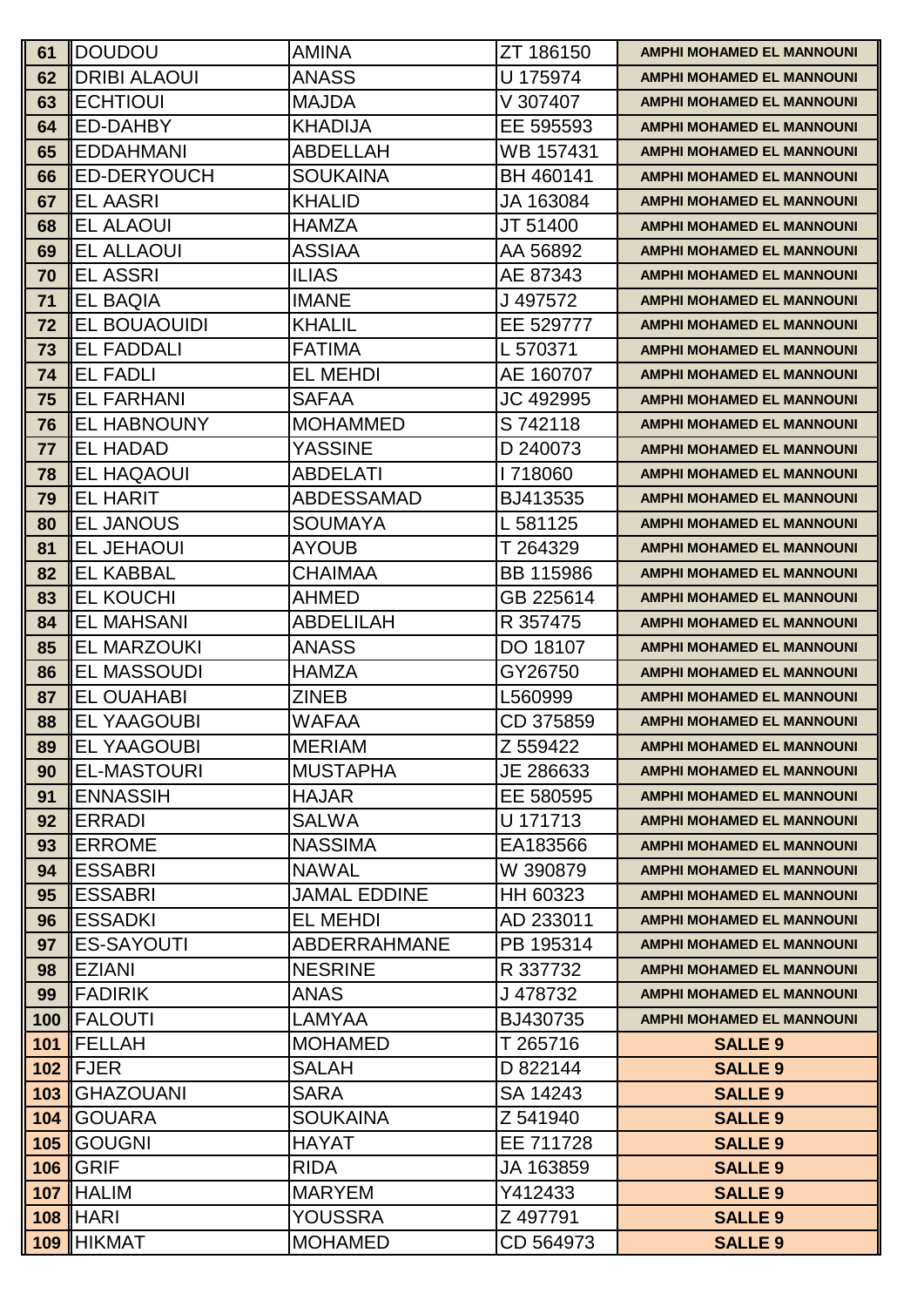|            | <b>110 HMINE</b>                    | <b>ASMA</b>                           | <b>UB 86600</b>              | <b>SALLE 9</b>                     |
|------------|-------------------------------------|---------------------------------------|------------------------------|------------------------------------|
|            | 111 HORRI                           | <b>HAMZA</b>                          | W 393794                     | <b>SALLE 9</b>                     |
|            | <b>112 HOUMAIDI</b>                 | FATIMA EZZAHRA                        | Q 291936                     | <b>SALLE 9</b>                     |
| $113$  IAA |                                     | <b>SABAH</b>                          | VA 116727                    | <b>SALLE 9</b>                     |
|            | <b>114 IDHAIMOUD</b>                | <b>ISMAIL</b>                         | JE 287951                    | <b>SALLE 9</b>                     |
|            | <b>115 IDRISSI-GARTOUMI</b>         | <b>KHALIL</b>                         | X 374500                     | <b>SALLE 9</b>                     |
|            | 116 IDRRAEZN                        | <b>AYOUB</b>                          | EE 711494                    | <b>SALLE 9</b>                     |
|            | $117$    $ Z K $                    | <b>MOHAMED</b>                        | JB 464520                    | <b>SALLE 10</b>                    |
|            | $118$ JABI                          | <b>MOHAMMED</b>                       | FC 50026                     | <b>SALLE 10</b>                    |
|            | 119 JJANATI IDRISSI                 | <b>OUMAIMA</b>                        | L 571089                     | <b>SALLE 10</b>                    |
|            | 120 JERRARI                         | <b>FATIHA</b>                         | V 304478                     | <b>SALLE 10</b>                    |
|            | 121 KANOUNE                         | <b>AHLAM</b>                          | WB 163041                    | <b>SALLE 10</b>                    |
|            | 122 KAROUM                          | <b>JIHANE</b>                         | J498945                      | <b>SALLE 10</b>                    |
|            | 123 KARYANI                         | <b>YOUSSRA</b>                        | D 776861                     | <b>SALLE 10</b>                    |
|            | 124 KHALDI                          | <b>FATINE</b>                         | AD 222237                    | <b>SALLE 10</b>                    |
|            | 125 KHALFI                          | <b>SOUAAD</b>                         | P 295191                     | <b>SALLE 10</b>                    |
|            | 126 KHATAMI                         | <b>ACHRAF</b>                         | BK 607819                    | <b>SALLE 10</b>                    |
|            | <b>127 KIHEL</b>                    | <b>OMAR</b>                           | <b>CN 4716</b>               | <b>SALLE 10</b>                    |
|            | 128 KOUJA                           | <b>ASMA</b>                           | J488644                      | <b>SALLE 10</b>                    |
|            | <b>129 ILAAROUSSI</b>               | <b>ADNANE</b>                         | TK 21336                     | <b>SALLE 10</b>                    |
|            | 130   LAHJIRAT                      | <b>YASSINE</b>                        | SZ 9992                      | <b>SALLE 10</b>                    |
|            | 131  LAKRAA                         | <b>OMAR</b>                           | CD 375704                    | <b>SALLE 10</b>                    |
|            | 132   LARABI                        | <b>HICHAM</b>                         | AD 219243                    | <b>SALLE 10</b>                    |
|            | <b>133 ILEMHAIDER</b>               | <b>HICHAM</b>                         | EE 224095                    | <b>SALLE 10</b>                    |
|            | 134  LMOUDEN                        | <b>HAMID</b>                          | JE 281465                    | <b>SALLE 10</b>                    |
|            | <b>135 ILRHOMARI</b>                | <b>FERDAOUSSE</b>                     | CB 273721                    | <b>SALLE 10</b>                    |
|            | 136   MAATALLA                      | <b>YASSINE</b>                        | U 183041                     | <b>SALLE 10</b>                    |
|            | <b>137   MAATALLAH</b>              | <b>ABDELOUAHAB</b>                    | Y 397623                     | <b>SALLE 10</b>                    |
|            | 138   MABROUR                       | <b>MOHAMED</b>                        | N368466                      | <b>SALLE 10</b>                    |
|            | 139   MABSOT                        | <b>TAYEB</b>                          | JB 475609                    | <b>SALLE 10</b>                    |
|            | <b>140 IMACHICHI</b>                | <b>YASSINE</b>                        | D 831694                     | <b>SALLE 10</b>                    |
|            | 141 MADRARI                         | <b>HAFSA</b>                          | D 827929                     | <b>SALLE 10</b>                    |
|            | <b>142 IMAHRAOUI</b>                | <b>OMAR</b>                           | IB 205886                    | <b>SALLE 10</b>                    |
|            | <b>143 IMAKHSOU</b>                 | <b>NAJOUA</b>                         | U 182294                     | <b>SALLE 10</b>                    |
|            | 144   MALKI                         | <b>SOUFYANE</b><br><b>MUSTAPHA</b>    | FJ 23017<br>JK22409          | <b>SALLE 10</b>                    |
|            | <b>145   MANAR</b><br>146 MECHBOUKH |                                       |                              | <b>SALLE 10</b>                    |
|            | <b>147 IMENA</b>                    | <b>NADIA</b><br><b>FATIMA EZZAHRA</b> | JE 289996<br><b>UB 80883</b> | <b>SALLE 10</b><br><b>SALLE 10</b> |
|            | 148 MESTIRA                         | <b>FATIMA-ZOHRA</b>                   | <b>UB 85611</b>              | <b>SALLE 11</b>                    |
|            | 149 MOSLIH                          | <b>RHIZLANE</b>                       | HH 58480                     | <b>SALLE 11</b>                    |
|            | 150   MOSTAQIME                     | <b>FOUZI</b>                          | ZG 111938                    | <b>SALLE 11</b>                    |
|            | <b>151   MOUJAN</b>                 | <b>HOUDA</b>                          | BJ 430625                    | <b>SALLE 11</b>                    |
|            | <b>152 MOULOUDI</b>                 | <b>AHMED</b>                          | H 578894                     | <b>SALLE 11</b>                    |
|            | 153   MOURABETI                     | <b>HOUDA</b>                          | CD 594823                    | <b>SALLE 11</b>                    |
|            | 154  MOURRANE                       | <b>SARA</b>                           | D 986828                     | <b>SALLE 11</b>                    |
|            | <b>155 NAOUAOUI</b>                 | <b>KHAOULA</b>                        | EE 429742                    | <b>SALLE 11</b>                    |
|            | 156   NID BRAHIM                    | <b>MOHAMMED</b>                       | N 344369                     | <b>SALLE 11</b>                    |
|            | 157   OMARI                         | <b>MOHAMED</b>                        | V301077                      | <b>SALLE 11</b>                    |
|            | <b>158 OUALITI</b>                  | <b>DOUAA</b>                          | L 537307                     | <b>SALLE 11</b>                    |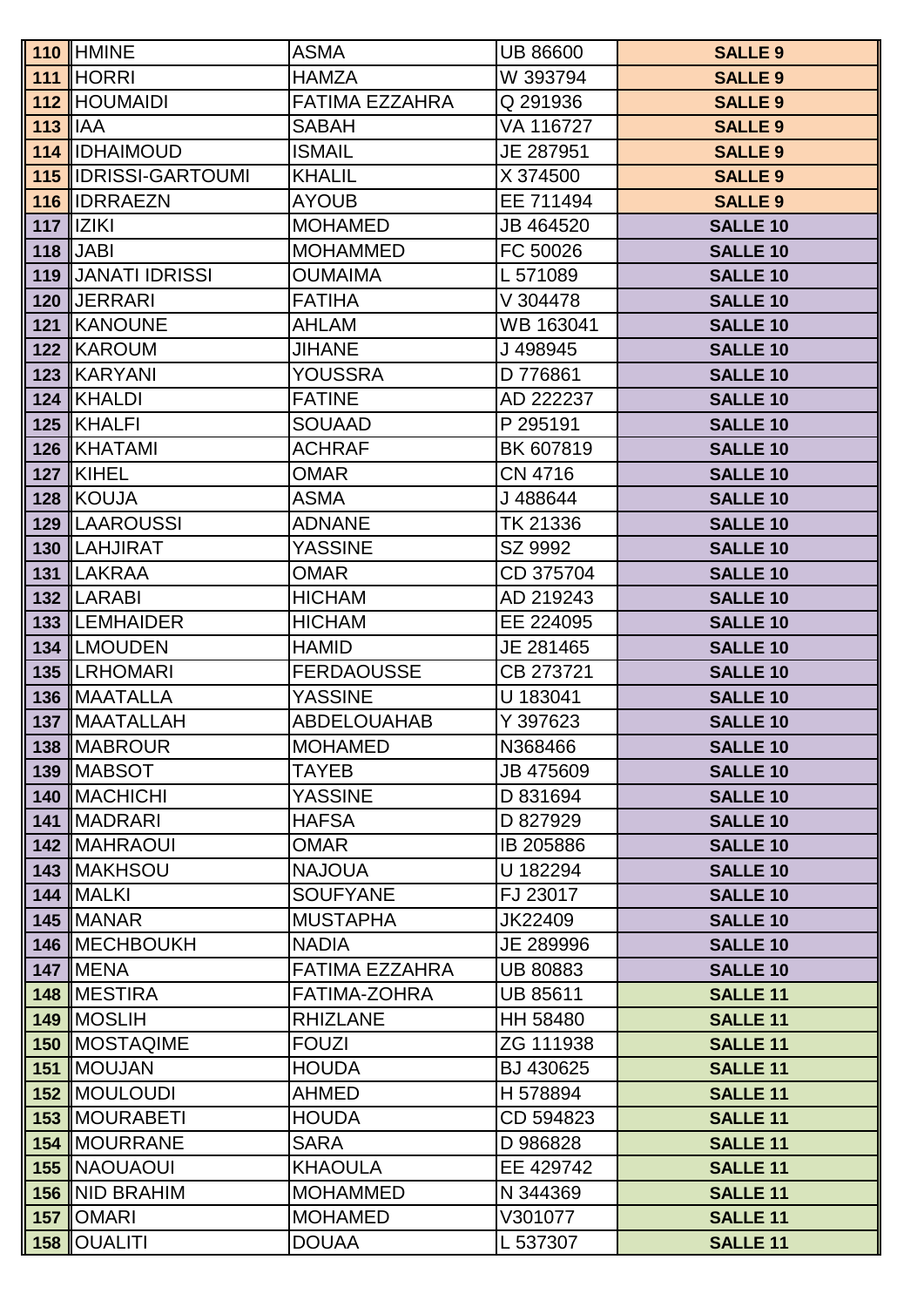|     | <b>159 OUARDI</b>       | <b>ADIL</b>           | A 392164       | <b>SALLE 11</b> |
|-----|-------------------------|-----------------------|----------------|-----------------|
|     | <b>160   OUHAKKI</b>    | <b>FADOUA</b>         | V 312834       | <b>SALLE 11</b> |
|     | <b>161   OUIAZANE</b>   | <b>MUSTAPHA</b>       | JY 24980       | <b>SALLE 11</b> |
|     | <b>162 OULAD MOUSSA</b> | <b>SALOUA</b>         | RC 12226       | <b>SALLE 11</b> |
|     | <b>163   OURAGHNI</b>   | <b>ANASS</b>          | FB 103326      | <b>SALLE 11</b> |
|     | 164 RAHMANI             | <b>MOHAMMED AMINE</b> | F416132        | <b>SALLE 12</b> |
|     | $165$ RIZKI             | <b>MOHAMMED</b>       | T 264764       | <b>SALLE 12</b> |
|     | <b>166   ROGUI</b>      | <b>YOUNESS</b>        | FA 157956      | <b>SALLE 12</b> |
|     | 167 SAADI               | <b>DONIA</b>          | JM 40786       | <b>SALLE 12</b> |
|     | 168 SABIR               | <b>RAHMA</b>          | D 774666       | <b>SALLE 12</b> |
|     | 169 SADDOUGUI           | <b>LATIFA</b>         | VA 117682      | <b>SALLE 12</b> |
|     | 170 SADIKI              | <b>HAFSA</b>          | F447266        | <b>SALLE 12</b> |
|     | <b>171 SAHRAOUI</b>     | <b>CHAYMAE</b>        | CB 277965      | <b>SALLE 12</b> |
|     | <b>172 SALHI</b>        | <b>SOUFIANE</b>       | W383778        | <b>SALLE 12</b> |
|     | 173 $\parallel$ SALIH   | <b>OUMAIMA</b>        | EE 712862      | <b>SALLE 12</b> |
|     | <b>174 ISAOUD</b>       | <b>HALIMA</b>         | V 311430       | <b>SALLE 12</b> |
|     | <b>175 SARRIJ</b>       | <b>AFAF</b>           | ZG 110727      | <b>SALLE 12</b> |
|     | <b>176 SEHLI</b>        | <b>RABIE</b>          | FB 101496      | <b>SALLE 12</b> |
|     | 177 SENHADJI            | <b>ADIL</b>           | F413930        | <b>SALLE 12</b> |
|     | 178   TAIBI             | <b>FATIMA</b>         | SX 1016        | <b>SALLE 12</b> |
|     | 179   TANOUTI           | <b>NAOUAL</b>         | <b>RC 1974</b> | <b>SALLE 12</b> |
|     | 180 TAOUFIK             | <b>YOUNES</b>         | G 678350       | <b>SALLE 12</b> |
| 181 | <b>ITAOUIL</b>          | <b>JIHANE</b>         | AE 101917      | <b>SALLE 12</b> |
|     | <b>182 WADJINNY</b>     | <b>FATIMA</b>         | M 548122       | <b>SALLE 12</b> |
|     | 183 YAICH               | YOUSSEF               | PB 216695      | <b>SALLE 12</b> |
|     | 184 ZAIDANE             | <b>LOUBNA</b>         | BH 478033      | <b>SALLE 12</b> |
|     | 185 ZEKHNINI            | <b>MERYEM</b>         | BE868329       | <b>SALLE 12</b> |
|     | 186 ZEMED               | <b>NAJIB</b>          | JA 166738      | <b>SALLE 12</b> |
|     | $187$ ZIADI             | <b>SAAD</b>           | EE 263272      | <b>SALLE 12</b> |

# **SPECIALITE : STATISTIQUES**

| <b>NUM</b>      | <b>NOM</b>            | <b>PRENOM</b>   | <b>C.I.N.</b> | <b>AMPHI OU SALLE</b> |
|-----------------|-----------------------|-----------------|---------------|-----------------------|
| $\mathbf{1}$    | <b>ABROU</b>          | <b>MOHCINE</b>  | U 174999      | <b>SALLE 14</b>       |
| $\overline{2}$  | <b>IAGAZZAR</b>       | <b>KHAOULA</b>  | N 389754      | <b>SALLE 14</b>       |
| $\overline{3}$  | <b>AGHAZZAF</b>       | <b>SANA</b>     | P 275364      | <b>SALLE 14</b>       |
| 4               | <b>AHALLAL</b>        | <b>FADOUA</b>   | SA 14675      | <b>SALLE 14</b>       |
| $5\phantom{.}$  | <b>IAIT BELLAHCEN</b> | <b>SAFIA</b>    | EE721234      | <b>SALLE 14</b>       |
| 6               | <b>AIT HMIDA</b>      | <b>MOHAMED</b>  | U 177737      | <b>SALLE 14</b>       |
| $\overline{7}$  | <b>AKEL</b>           | <b>NIHAL</b>    | GK136978      | <b>SALLE 14</b>       |
| 8               | <b>ASEMAHERI</b>      | <b>LATIFA</b>   | JA 166639     | <b>SALLE 14</b>       |
| 9               | <b>AZARUAL</b>        | <b>FATIHA</b>   | R 349518      | <b>SALLE 14</b>       |
| 10 <sub>1</sub> | <b>BALAAIDI</b>       | <b>RIHAME</b>   | EE 595644     | <b>SALLE 14</b>       |
| 11              | <b>BELARJ</b>         | <b>SOUFIANE</b> | Z 495177      | <b>SALLE 14</b>       |
| 12              | <b>BEN LAHBIB</b>     | <b>HASSANA</b>  | SJ 26586      | <b>SALLE 14</b>       |
| 13              | <b>IBENJAKKAL</b>     | FATIMA-ZAHRA    | JA 165630     | <b>SALLE 14</b>       |
| 14              | <b>BENJELLOUN</b>     | <b>KAWTAR</b>   | CD 512180     | <b>SALLE 14</b>       |
| 15              | <b>IBIJANE</b>        | <b>ACHRAF</b>   | CB 277483     | <b>SALLE 14</b>       |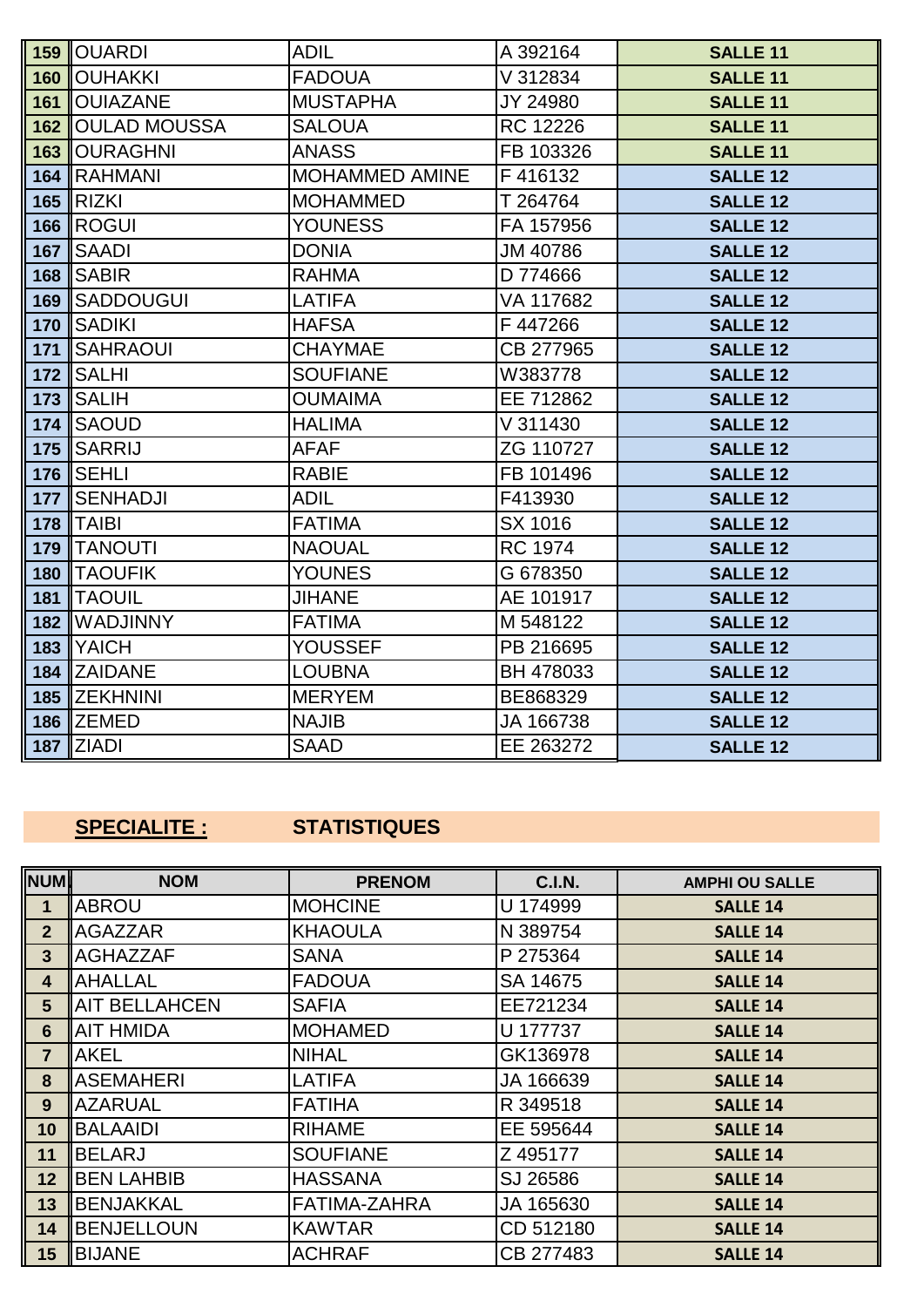|                 | <b>16  BOUHAMIDI</b>                 | ABDELILAH                       | VA 125531              | <b>SALLE 14</b>                    |
|-----------------|--------------------------------------|---------------------------------|------------------------|------------------------------------|
| 17              | <b>BOUKETAYA</b>                     | <b>SOUHAIL</b>                  | GB 216194              | <b>SALLE 14</b>                    |
| 18              | <b>BOUKILI</b>                       | <b>ISSAM</b>                    | CD 508607              | <b>SALLE 14</b>                    |
| 19              | <b>BOUMAHDI</b>                      | <b>MARIEM</b>                   | P 319870               | <b>SALLE 14</b>                    |
| 20              | <b>ICHAJIE</b>                       | <b>MOUNA</b>                    | AA41350                | <b>SALLE 14</b>                    |
| 21              | <b>CHAKKOUCH</b>                     | <b>MERYEM</b>                   | <b>UB 87945</b>        | <b>SALLE 14</b>                    |
| 22              | <b>ICHALAH</b>                       | <b>YASSINE</b>                  | SH 156782              | <b>SALLE 14</b>                    |
| 23              | <b>CHARROUDI</b>                     | <b>LAMYAE</b>                   | S 733718               | <b>SALLE 14</b>                    |
| 24              | <b>ICHBILI</b>                       | <b>LAMYAE</b>                   | FA 169300              | <b>SALLE 14</b>                    |
| 25              | <b>ICHRIKI</b>                       | <b>OTHMAN</b>                   | EE 498339              | <b>SALLE 14</b>                    |
| 26              | <b>IDAOUDI</b>                       | <b>DOUAAE</b>                   | FA 139345              | <b>SALLE 15</b>                    |
| 27              | <b>IDERFOUFI</b>                     | <b>AYOUB</b>                    | D 745225               | <b>SALLE 15</b>                    |
| 28              | <b>IDIOUANE</b>                      | <b>YOUNES</b>                   | JE 288105              | <b>SALLE 15</b>                    |
| 29              | <b>IDRISSI</b>                       | <b>MERYEM</b>                   | BK 613860              | <b>SALLE 15</b>                    |
| 30              | <b>EL BAROUDI</b>                    | <b>WIJDANE</b>                  | ZT 145460              | <b>SALLE 15</b>                    |
| 31              | <b>IEL BASRAOUI</b>                  | <b>YASSINE</b>                  | WB 171998              | <b>SALLE 15</b>                    |
| 32              | <b>EL BIDAOUI</b>                    | <b>BOUCHRA</b>                  | AA 58590               | <b>SALLE 15</b>                    |
| 33              | <b>IEL HAMMIOUI</b>                  | <b>BRAHIM</b>                   | AB 153335              | <b>SALLE 15</b>                    |
| 34              | <b>IEL IDRISSI</b>                   | <b>NASSIRA</b>                  | <b>RC 1698</b>         | <b>SALLE 15</b>                    |
| 35 <sub>5</sub> | <b>EL KACHACH</b>                    | <b>KHAMISSA</b>                 | EE 593817              | <b>SALLE 15</b>                    |
| 36              | <b>IEL KHATIB</b>                    | <b>BILAL</b>                    | LB 174382              | <b>SALLE 15</b>                    |
| 37              | <b>IEL MOUSSAID</b>                  | <b>MARWA</b>                    | AE 73852               | <b>SALLE 15</b>                    |
| 38              | <b>IELAIDI</b>                       | <b>HALIMA</b>                   | W 362903               | <b>SALLE 15</b>                    |
| 39              | <b>IELAMALKI</b>                     | <b>DRISS</b>                    | J484521                | <b>SALLE 15</b>                    |
| 40              | <b>IFARACHI</b>                      | <b>NADIA</b>                    | EE 544593              | <b>SALLE 15</b>                    |
| 41              | <b>IFAWZI</b>                        | <b>OMAYMA</b>                   | 1716448                | <b>SALLE 15</b>                    |
| 42              | <b>IFELLAJI</b>                      | <b>SOUKAINA</b>                 | K 522613               | <b>SALLE 15</b>                    |
| 43              | <b>I</b> GHANNAN                     | ABDELGHAFFAR                    | S705593                | <b>SALLE 16</b>                    |
|                 | 44   GHENNAMI                        | <b>OMAIMA</b>                   | U 181782               | <b>SALLE 16</b>                    |
| 45              | <b>LAULAHI</b>                       | <b>NISRINE</b>                  | K 522611               | <b>SALLE 16</b>                    |
| 46              | <b>IHAMMA</b>                        | <b>HAFID</b>                    | JT 52179               | <b>SALLE 16</b>                    |
| 47              | <b>IHANAFI</b>                       | <b>HASNAA</b>                   | G 639382               | <b>SALLE 16</b>                    |
| 48              | <b>IHARBAL</b>                       | <b>GHIZLANE</b>                 | EE 573367              | <b>SALLE 16</b>                    |
| 49              | <b>IIKKOU</b>                        | <b>TAOUFIK</b>                  | V 310499               | <b>SALLE 16</b>                    |
| 50              | <b>IIMLOUL</b>                       | <b>LAMYAE</b>                   | Z 540409               | <b>SALLE 16</b>                    |
| 51              | <b>KADRI HASSANI</b>                 | <b>YOUNES</b>                   | OD 38578               | <b>SALLE 16</b>                    |
| 52              | <b>IKHACHIA</b>                      | <b>KHADIJA</b>                  | AE 28209               | <b>SALLE 16</b>                    |
| 53              | <b>KORTABI</b>                       | <b>HOUDA</b><br><b>SOUKAYNA</b> | EE291864               | <b>SALLE 16</b>                    |
| 54<br>55        | <b>ILAKCHIRI</b><br><b>ILAMGHARI</b> | <b>AHMED</b>                    | FA 162635<br>CD 545098 | <b>SALLE 16</b>                    |
| 56              | <b>ILAMRANI</b>                      | <b>SOUMAYA</b>                  | L482789                | <b>SALLE 16</b>                    |
|                 | <b>IMAZOUZ</b>                       | <b>RACHIDA</b>                  | Z 543041               | <b>SALLE 16</b>                    |
| 57<br>58        | <b>IMCHARAT</b>                      | <b>HIND</b>                     | CD 632076              | <b>SALLE 16</b><br><b>SALLE 16</b> |
| 59              | <b>IMENGAT</b>                       | <b>RANDA</b>                    | L 520313               | <b>SALLE 16</b>                    |
| 60              | <b>IMKAMI</b>                        | <b>AYMANE</b>                   | IC66273                | <b>SALLE 16</b>                    |
| 61              | <b>INAJI</b>                         | <b>NOURA</b>                    | H 632505               | <b>SALLE 16</b>                    |
| 62              | <b>INAJJARI</b>                      | <b>MAROUANE</b>                 | W 335323               | <b>SALLE 16</b>                    |
| 63              | <b>INASHI</b>                        | <b>RAFIK</b>                    | X 377386               | <b>SALLE 16</b>                    |
| 64              | <b>INIDHAMMOU</b>                    | <b>OUSSAMA</b>                  | BK 288457              | <b>SALLE 16</b>                    |
|                 |                                      |                                 |                        |                                    |